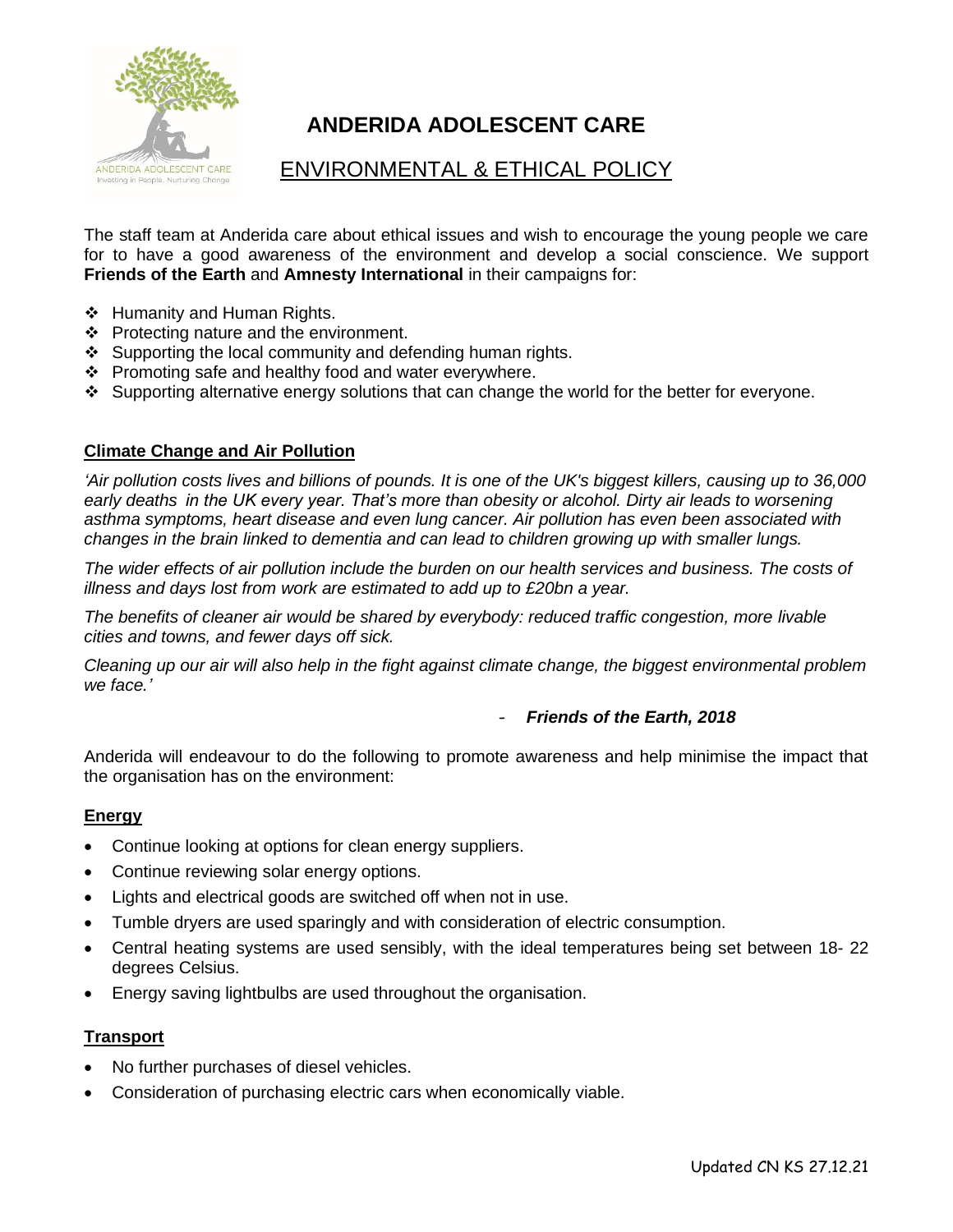- Switch off cars engine when waiting at level crossings.
- Drive at optimal speeds to reduce fuel consumption.
- Use the recycled air setting when stuck in traffic car passengers can be exposed to eight times more pollution than cyclists.
- Promote alternative travel and transport options where possible, increasing use of public transport and walking or cycling.
- Choose UK and locally sourced products to reduce contributions to greenhouse gas emissions.
- Buy pollution-busting house plants to freshen up the homes. Research carried out by NASA has proven that leaves and roots have helped remove toxic vapours from confined spaces.

#### **Environment, Wildlife and Nature**

- Gardens are planted with bee and butterfly loving flowers and plants to support growth of the endangered bee population and encourage biodiversity within the local environment and reduce the consequent risk to the food-chain.
- Office outdoor area to be developed to encourage local wildlife.
- Use of pesticides on garden plants should be avoided and alternative methods of discouraging unwanted insects and pests researched.
- Encourage use of birdboxes, feeders, bee-boxes and insect hotels in gardens and at the office. Building of these can be encouraged as projects for young people or as activities during 'Bring your kids to work day'.
- Participate in local Beach Cleans.
- Staff and homes to utilise wash balls as opposed to detergents.
- Continue to use eco-friendly cleaning products. All homes to make use of Koh cleaning products natural essential oils can be added for those who desire a pleasant fragrance!
- When purchasing new appliances, the most cost-effective and eco-friendly products should be researched.

# **Plastic**

*'In the past 100 years humans have produced a lot of plastic. The benefits of plastic are that it's cheap and strong, light and extraordinarily versatile. So, it's not surprising we're using mountains of the stuff. But the waste is going to stick around for ages – with horrible effects on wildlife and the environment.*

*It's dawning on many of us just how wasteful our use of plastic is. Take the average plastic bag – used for just a few minutes but lasts for many hundreds of years.*

*The vast majority of plastic waste doesn't get reused or recycled. It's out there lingering in the natural environment – polluting our soils and seas.'*

#### *- Friends of the Earth, 2018*

Anderida will endeavour to do the following to promote awareness, reduce use of plastic and help minimise the impact that the organisation has on the environment:

- **#PlasticFreeFriday** Anderida pledge to ditch single-use plastics one day a week.
- Where possible Anderida will make use of **re-usable** food containers instead of cling-film to keep food fresh.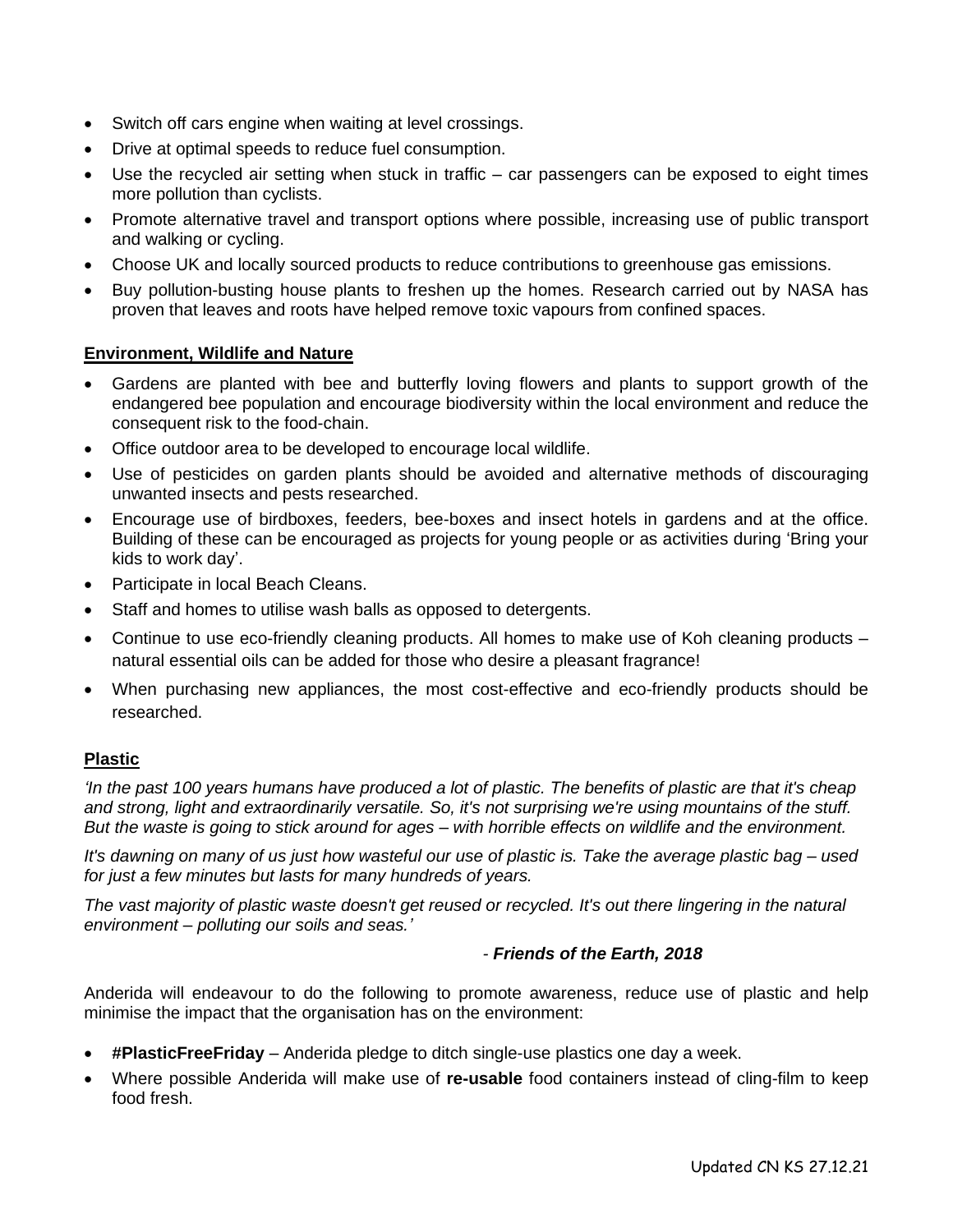- Staff to make use of re-fillable water bottles and coffee cups, such as bamboo **eco-cups**. Many coffee shops also offer discounts for customers using refill cups instead of disposable cups. Disposable water bottles will not be purchased by the organisation.
- Purchase hand-soap in bulk for distribution to homes for using in refillable soap dispensers.
- Ensure plastic is recycled as much as is possible.
- Encourage awareness around 'unseen' plastic such as microfibres in clothing, and microbeads in toothpaste and other beauty products which pollute our soil and oceans and get into the food chain.
- Always take our **own bags** when shopping.
- Encourage use of alternatives to plastic products such as bamboo toothbrushes, and biodegradable cotton buds.

# **Food**

*'From growing crops to processing, transporting, selling, storing and throwing away food – everything we eat has an impact on the environment and the climate.*

*In the UK, agriculture is responsible for 10% of greenhouse gas emissions, 83% of ammonia air pollution, and 16% of water pollution. More intensive forms of farming are the leading cause of harm to UK farmland wildlife'. - Friends of the Earth*

- Homes to enjoy weekly Vegetarian/Vegan evening meal '**Veggie Tuesdays**' to reduce meat consumption; beneficial to both health and environment on many levels, as well as encouraging discovery and enjoyment of a diverse range of meals and flavours.
- Meat-free Recipe of the Month included in Anderida monthly newsletter and staff and young people encouraged to share ideas and recipes.
- Only **free-range, organic eggs** are purchased for homes, and where possible source eggs from Oliver's Hill Farm.
- Staff to avoid purchasing cheaply produced meats and foods and to look for organic, **locally sourced** and well reared options.
- Homes are encouraged to buy **seasonal produce** where possible.
- Staff and young people should be aware of relevant quality standard logos for produce and wherever possible should source items with the following certifications:
	- **Red Tractor** farming and food standards scheme.
	- **RSPCA assured** animal welfare standards for farms, hauliers and abattoirs.
	- **Lion Eggs** vaccinations for salmonella and traceability of hens, eggs and feed
	- **QMS** (Quality Meat Standard) (Scotland) standards including animal welfare and wellbeing and traceability.
	- **MSC** for sustainable fish.
	- **Rainforest Alliance** products.
	- **RSPO** Sustainable Palm Oil.
	- **Cocoa Life** Sustainable Cocoa.
- Homes should buy British and **local** produce when possible to support the local economy and reduce carbon footprint.
- Staff to encourage children and young people to participate in **growing their own** vegetables, fruit and herbs.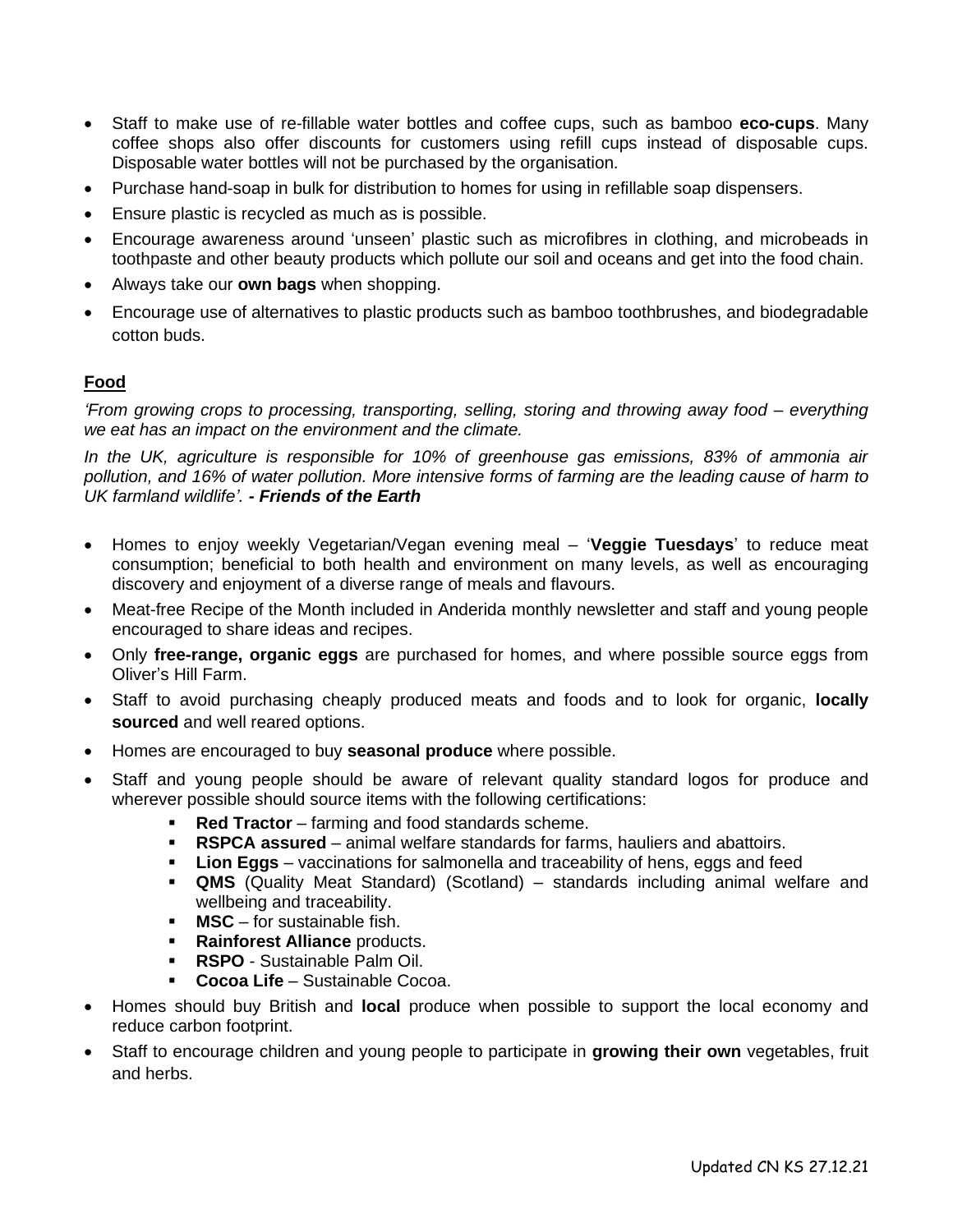# **Waste – reduce, reuse, recycle**

Reducing waste is a great way to reduce our impact on the environment. From thinking differently about what we buy, to using re-usable items, to and composting at home - there are lots of ways to make a real difference.

There is more to recycling than just paper, glass and plastic – by making a little extra effort we can play our part in reducing what goes to landfill and ending up in our environment and oceans.

- Development and use of a local '**Recycling map**' to encourage recycling for items that are not included in doorstep recycling, including batteries, water filters, printer ink etc.
- Working towards a **paper-free** payslip system.
- We will no longer send Christmas cards but will instead send e-cards or make a charitable donation.
- Recycled toilet paper and kitchen roll to be used throughout the organisation.
- Recycled printer paper to be used throughout the organisation.
- **Terracycle** Crisp packet recycling scheme crisp packets should be brought to the collection point at the office where they will regularly be taken to a main collection point.
- Use **flush savers** to reduce the quantity of water wasted in toilets.
- Make use of water butts to water plants in the garden.
- Make use of composters for food waste.
- Ensure food labelling and effective food rotation to minimise unnecessary waste.

#### **People, community and human rights**

In line with Anderida's values, 'Investing in People, Nurturing Change', Anti-discrimination Policy and with a non-violent resistance approach, we will continue to examine our own practices and are working hard to raise awareness and resist all forms of conscious and unconscious discrimination. We pledge to support Amnesty International in their effort to protect women, men and children wherever justice, freedom, truth and dignity are denied.

- We will support the **Prevent Agenda** and **British Values.**
- Anderida will spread awareness of current issues and invite staff to help make a difference through actions including petitions, campaigns, fundraising and events.
- Development of a charity day and cultural celebration calendar (can combine with seasonal foods calendar).
- Staff to buy **Fair Trade** products wherever possible.
- Anderida choose not to support and will boycott five of the least ethical companies which are currently named by ethicalconsumer.org as:
	- **Amazon**
	- **Shell**
	- **Nestle**
	- **Tesco**
	- **Barclays**